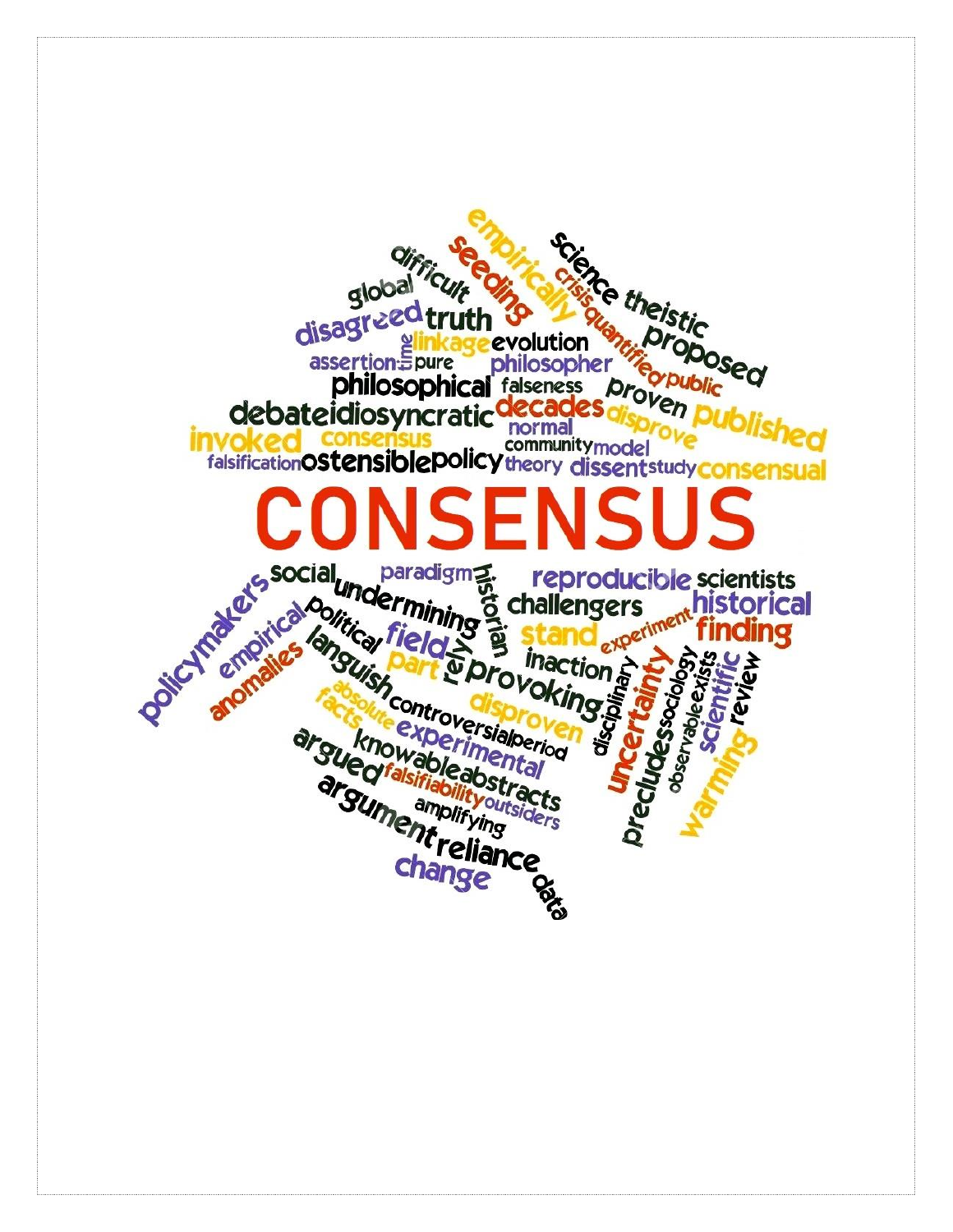**Mysearch Website** 

# **Contents**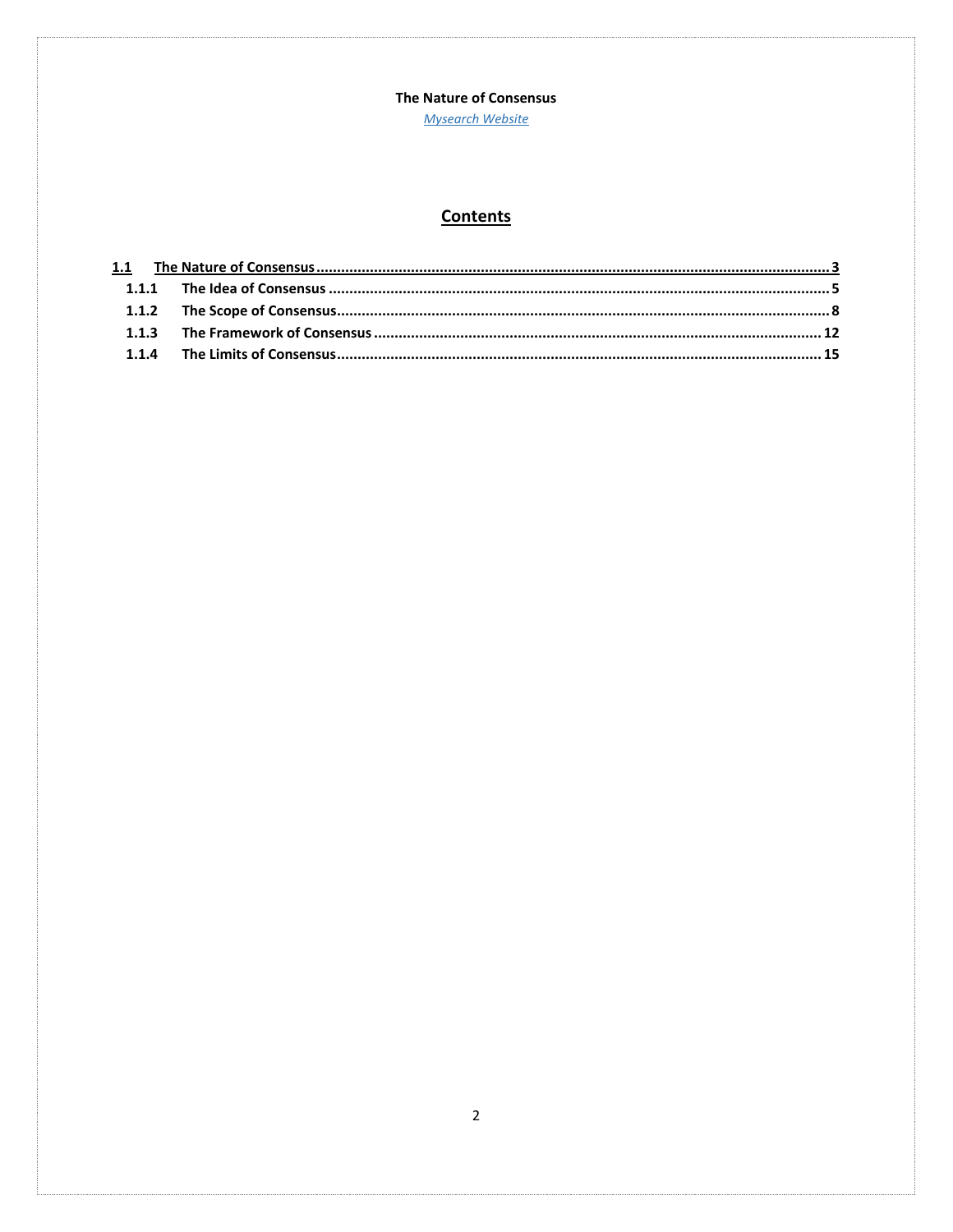*[Mysearch Website](http://www.mysearch.org.uk/index.html)*

## <span id="page-2-0"></span>**1.1** *[The Nature of Consensus](http://www.mysearch.org.uk/website2/html/262.Consensus.html)*

This discussion might initially be described as an extension of earlier discussions within *[website-2](http://www.mysearch.org.uk/website2/html/1.Home.html)* related to *[politics](http://www.mysearch.org.uk/website2/html/5.Politics-1.html)*, *[economics](http://www.mysearch.org.uk/website2/html/125.Economics2.html)*, *[population](http://www.mysearch.org.uk/website2/html/8.Population.html)*, *[climate change](http://www.mysearch.org.uk/website2/html/145.Climate.html)* and *[human perspective](file:///C:/Users/Keith/Desktop/My%20Files/My_Webs/0_Sites/0-New%20Site/1-Development/19-05-26/website2/html/246.Beliefs.html)*. Further implications were then raised in another discussion entitled '*[Brave New Worlds](http://www.mysearch.org.uk/website2/html/146.NuWorlds.html)*' that made reference to Aldous Huxley's 1931 novel. This discussion also produced the diagram right to represent a framework in which to discuss the complexity of issues affecting the modern world. However, it will now be argued that this diagram can also be used to reflect the scope of the problems of trying to forge any consensus on any of the issues raised. For in a wider context, Huxley's original

novel could be interpreted as either a futurist utopia or dystopian nightmare depending on your *[worldview](http://www.mysearch.org.uk/website1/html/5.Worldviews.html)* and your position within such a society, i.e. whether you are a winner or loser in the current system. However, as indicated, it also raises the issue of whether there can be any real consensus of opinion by which society might choose a path into the future. As such, this discussion will attempt to consider the nature, and possibly limits, of any collective consensus.

#### *How might this issue be reviewed?*

Well, as a starting point, we may need to consider the conceptual *[idea](#page-4-1)* of any consensus, which then raises the issue of the *[scope](#page-7-1)* of any opinion within a broad *[framework](#page-11-1)* of political and economic ideologies. However, while there may



be an idealised perception of consensus, which collective society might used to guide its decisions; consideration is also required of the *[limitations](#page-13-0)* on any global consensus given the disparity of opinions that exists between the some 190+ national identities. Given this somewhat negative outline, we might table a question.

### *Will consensus shape the future?*

For the purposes of this introduction, we might simply reference aspects of the previous *[Brave New Worlds](http://www.mysearch.org.uk/website2/html/146.NuWorlds.html)* discussion, which introduced a broad set of catalysts, centred on *[technology](http://www.mysearch.org.uk/website2/html/186.Technology.html)*, but then constrained by *[economic](http://www.mysearch.org.uk/website2/html/187.Economics.html)*, *[political](http://www.mysearch.org.uk/website2/html/188.Politics.html)*, and *[social](http://www.mysearch.org.uk/website2/html/189.Social.html)* issues, as well as the *[human ecosystem](http://www.mysearch.org.uk/website2/html/190.Ecosystems.html)* as a whole. While the role of technology was limited in the past, it is clear that it may become a major catalyst of change in the future, although it is far from clear whether there is any broad consensus of the direction of developments, as expressed in the following quote:

*Much of humanity now lives in man-made environments in which a technology-led 'evolution' is accelerating, but not necessarily being planned. For history suggests that humanity has rarely, if ever, been in complete control of its technology developments and, in many cases, did not foresee or concern itself with many of its negative consequences.*

Of course, the development of technology will require financing by both the local and global economy. How different groups in society quantify success was characterised in the following quote: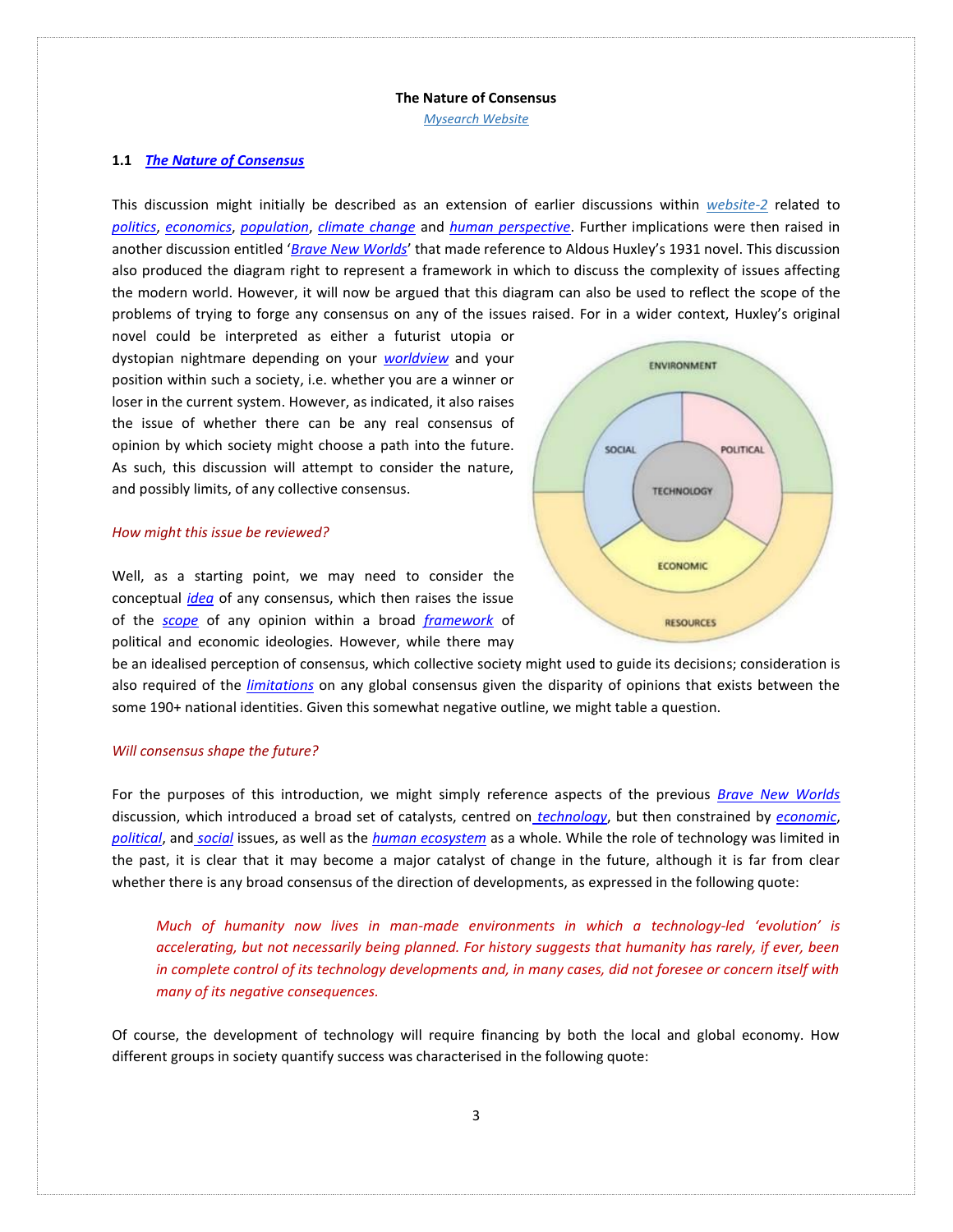*[Mysearch Website](http://www.mysearch.org.uk/index.html)*

*It would take the world's richest person, Carlos Slim, 220 years to spend his \$80bn fortune at a rate of \$1m per day. By the same token, it would take the poorest earning \$1/day over 220 million years to earn the same amount.*

Whether there is a justification for such disparity will not be discussed at this point, but many consider the excesses of capitalism to be a problem. However, while capitalism, like democracy, may not be perfect, it is often assumed to be better than any alternative, where its global development will help expand prosperity, although this last assumption is not necessarily guaranteed. So, even if capitalism has been shown to work for a minority, it is questionable whether it works for all, such that we might ask whether this system has ever had the consensus of a majority. However, we might use a quote by Thomas Sowell to characterise the scope of this issue, which then leads to the issue of politics.

## *The first lesson of economics is scarcity: there is never enough of anything to fully satisfy all those who want it. The first lesson of politics is to disregard the first lesson of economics.*

Again, we might start with an idealised concept of political governance '*by the people, for the people'* as oppose to the imposition of autocratic or military power, However, while we might perceive the benefits of a more democratic form of governance, history is littered with the failure of possibly well-meaning, but weak democracies. If so, we may also have to question whether the perception of a democratic consensus is flawed, especially if it only has the support of a minority of the population. For, in practice, most democratic electoral systems only offer one or two alternatives that can be subject to much influence by powerful institutions with their own agenda. Clearly, this may be a somewhat pessimistic assessment, which people like *[Steve Pinker](https://en.wikipedia.org/wiki/Steven_Pinker)* have provided statistical evidence suggesting that the world has actually become a much better place for many, especially over the last 100 years, which might be seen in the context of political progress.

## *So, do we need to consider a bigger picture?*

Clearly, much progress has been made, which should not be ignored, although the Brave New World discussion also attempted to consider some of the wider implications on various groups in terms of the *[future](http://www.mysearch.org.uk/website2/html/187.Economics.html)  [of employment](http://www.mysearch.org.uk/website2/html/187.Economics.html)*, as characterised in the chart right. So, while not ignoring the positives as outlined by Pinker, it is possibly naïve to assume that self-interest will disappear from the world and that powerful individuals,



institutions and nation-states will not continue to make decisions that prioritise their own self-interests above all others without consideration of a wider consensus. So, based on this initial introduction of some of the wider issues, we now consider the basic idea of a consensus.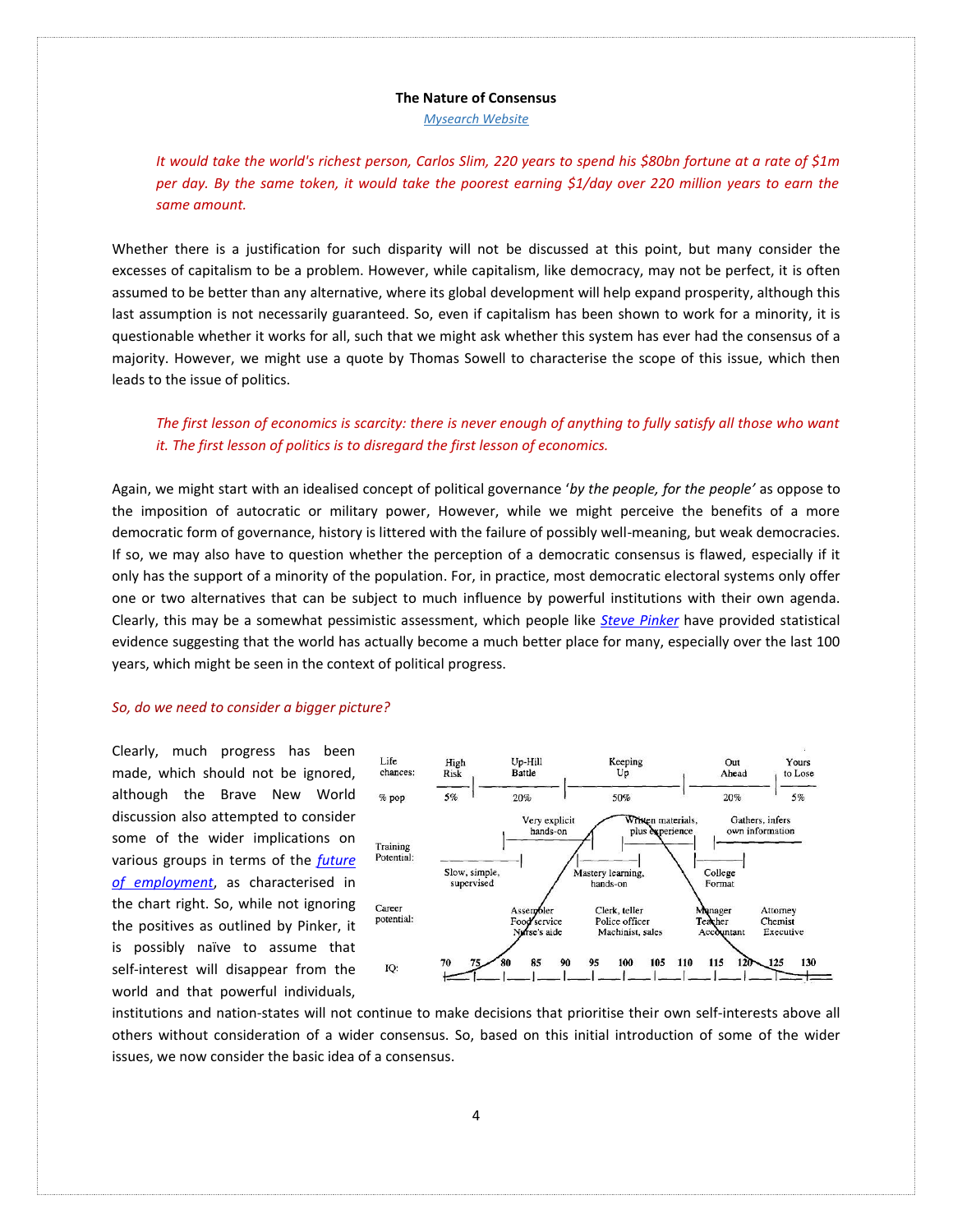*[Mysearch Website](http://www.mysearch.org.uk/index.html)*

## <span id="page-4-1"></span><span id="page-4-0"></span>**1.1.1** *[The Idea of Consensus](http://www.mysearch.org.uk/website2/html/263.Idea.html)*

Today, there is much in modern society that is argued, and agreed, based on some perceived '*consensus of opinion'*, although we might have to considered the nature of this consensus in the context of past, present and future developments. However, let us start with a general semantic breakdown of this phrase beginning with the word '*consensus*':

> *Consensus is a noun, which is usually intended to signify some general level of agreement achieved within some group. By way of synonyms, we might cite other words like accord, unanimity, solidarity or simply like-mindedness.*



However, the scope of the group implied in the note above can encompass agreement between two individuals, small communities, nation-states or even some wider global consensus. Consensus may be sought on any number of issues, which may range from the frivolous to the profound, although we shall try to focus on the more important issues that may come to affect future developments. Consensus may also be considered in terms of its quality and quantity, where the consensus of a group of experts might be perceived to carry more '*weight of authority'* than some arbitrary and uninformed group. Given this potential scope, we might recognise that the idea of a consensus may become increasingly ambiguous as the size of the group is expanded, irrespective of whether this group is informed or uninformed, even if we assume that debate is not suppressed. The other word in the opening phrase was '*opinion*', which also needs some possible definition.

*Opinion is also a noun that expresses a view or judgement about some issue, which is not necessarily based on fact or knowledge. Again, we might cite other synonyms, e.g. belief, judgement, viewpoint, attitude, perspective.* 

It is said that western languages are often biased towards nouns, whereas other languages can be biased more towards verbs. As such, it might be argued that Western languages like to give things and concepts names, which it is assumed infers some meaning, and therefore some understanding of the thing or concept being discussed, although this latter assumption may need to be further questioned. However, if the '*consensus of opinion'* does represent some collective position, we also need to understand the history as to how this collective position or worldview was formed, i.e. its cultural context, which may have involved both education as well as indoctrination. Likewise, an apparent consensus does not necessarily have to represent a majority view as history suggests that powerful minorities have often simply imposed their worldview on a broader majority. Therefore, within this historical context, we might also consider the development of a collective cultural worldview in terms of three fundamental components, i.e. theology, philosophy and science. We might then describe the nature of any consensus within each component as follows:

- Theology represents ideas or assumptions based on belief.
- Philosophy represents ideas or assumptions based on logic.
- Science represents ideas or assumptions based on facts.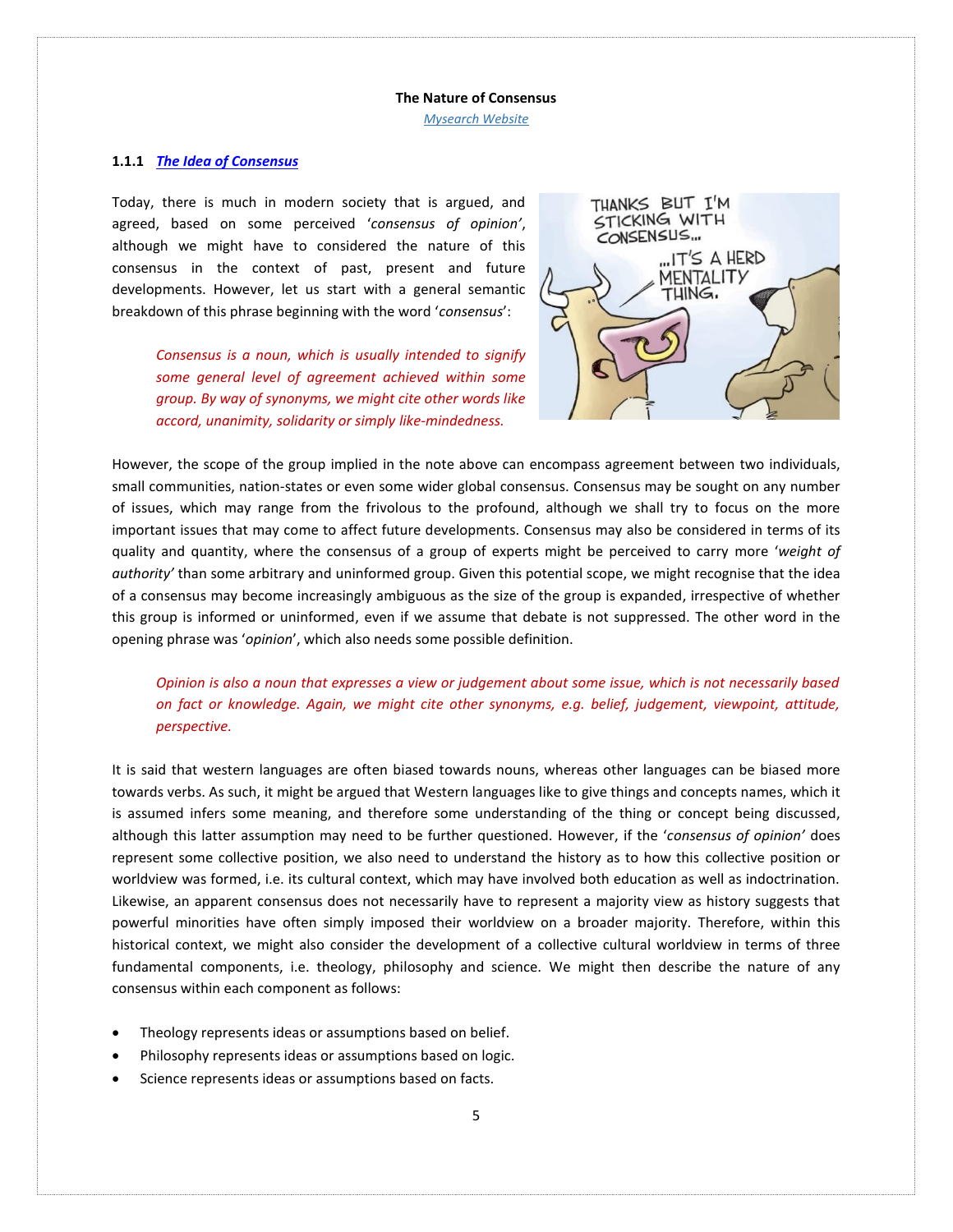*[Mysearch Website](http://www.mysearch.org.uk/index.html)*

Of course, at this stage, these definitions are not intended to be taken too literally, as aspects of belief, logic and fact underpin all three components of any *[worldview](http://www.mysearch.org.uk/website1/html/5.Worldviews.html)*, which can then be subject to much variation. Again, it might be recognised that we have introduced yet more names of concepts in the list above, which it is assumed infers some meaning, although it is recognised that there may be a considerable variation of understanding of each word. Therefore, some initial clarification is possibly required.

- **Belief:** We might simply define a belief as a position that does not necessarily have any tangible supportive evidence. However, in this context, a belief is not confined to theology as it might be seen to exist in a philosophical conjecture or scientific hypothesis.
- **Philosophy:** Is often perceived to require some form of logical reasoning, e.g. *[deductive](https://en.wikipedia.org/wiki/Deductive_reasoning)* or *[inductive](https://en.wikipedia.org/wiki/Inductive_reasoning)*, but which may not necessarily have any tangible supportive evidence. Again, we might recognise that theological beliefs may cite varying degrees of philosophical logic, while scientific hypothesis may rest primarily on mathematical deductive logic.
- **Science:** The idea of a fact is usually assumed to be supported by empirical evidence that can be cross-checked by others. However, we might separate the nature of a fact into various categories, where the degree of certainty in the verification process may be more subjective, e.g. anecdotal evidence versus empirical evidence. Of course, history tells us that scientific facts are constantly being revised and therefore may also come with no absolute certainty.

### *So, what might we initially conclude about all these words?*

In the discussion to follow, it will be argued that the very idea of consensus may be problematic for a variety of reasons, which the previous introduction has only alluded. For the scope of any consensus is often based on limited information compounded by different cultural and social norms, where consensus has often been '*engineered*' by a powerful minority to support their own worldview, or possibly more simply their own self-interests, such that any alternative perspective is supressed. While this may appear to be a negative summation, there are numerous historical examples of this type of engineering of a consensus in order to maintain either religious or political power. It is therefore possibly naïve to assume that such problems are not manifest in present-day society. However, the danger of '*engineering a consensus*' might be expressed in much more blunt language, i.e. the majority are fooled by ignorance or an inability to understand the issues at hand, such that their opinion can be manipulated, even if sought. We might attempt to described the first part of this problem in the words of William Clifford, written in 1877.

*"The danger to society is not merely that it should believe wrong things, though that is great enough; but that it should become credulous, and lose the habit of testing things and inquiring into them, for then it must sink back into savagery. It may matter little to me, in my cloud-castle of sweet illusions and darling lies; but it matters much to Man that I have made my neighbours ready to deceive. The credulous man is father to the liar and the cheat."*

While Clifford's choice of words may appear overly dramatic in the modern context, the '*danger to society'* may still be real enough, if future developments are predicated on an ill-formed or easily deceived '*consensus of*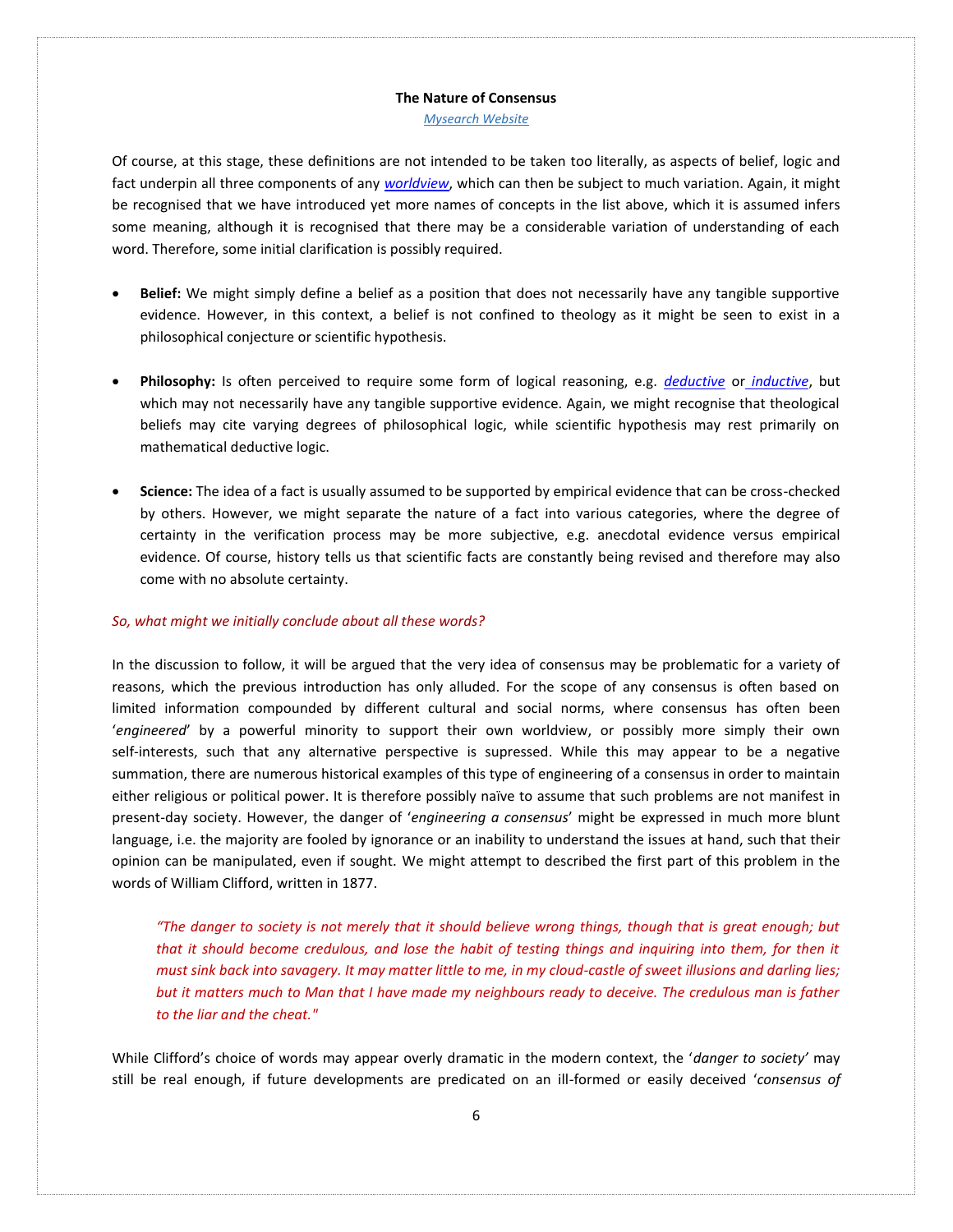*[Mysearch Website](http://www.mysearch.org.uk/index.html)*

*opinion'.* Today, we might recognise the issue of *'fake news'*, which may be engineered based on a new generation of AI manipulation and then widely distributed via the Internet. Of course, the real danger of any consensus may be based on the presumption of certainty that often accompanies any wide-spread acceptance, especially if primarily based on ill-informed opinion. Again, history tells us that previous generations have often been certain of specific beliefs, such that their apparent consensus would not tolerate debate, even though many of the beliefs were subsequently proved wrong. In this respect, we might summarise the limitations of certainty in the words of Voltaire (1694-1778):

## *Doubt is not a pleasant condition, but certainty is absurd.*

However, there is possibly another more serious problem surrounding the idea of any perceived consensus, which might be characterised in the form of the next question.

## *Is the idea of any large-scale consensus simply an illusion?*

It is recognised that many will reject this initial inference as being far too negative, although it may be conceded that the real nature of any consensus might lie in a compromise. However, while some powerful group may compromise on some issues in order to reach any agreement, it is often with the condition that their primary objectives are not put at risk. If we are to pursue this possibly contentious argument, we need to better define the nature of a '*primary objective'*, which may initially be considered in terms of simple self-interest, but then expanded to include the wider goals of some political or economic ideology. If so, we need to consider the real *[scope](#page-7-1)* of consensus and the *[framework](#page-11-1)* within which it is assumed to have been established.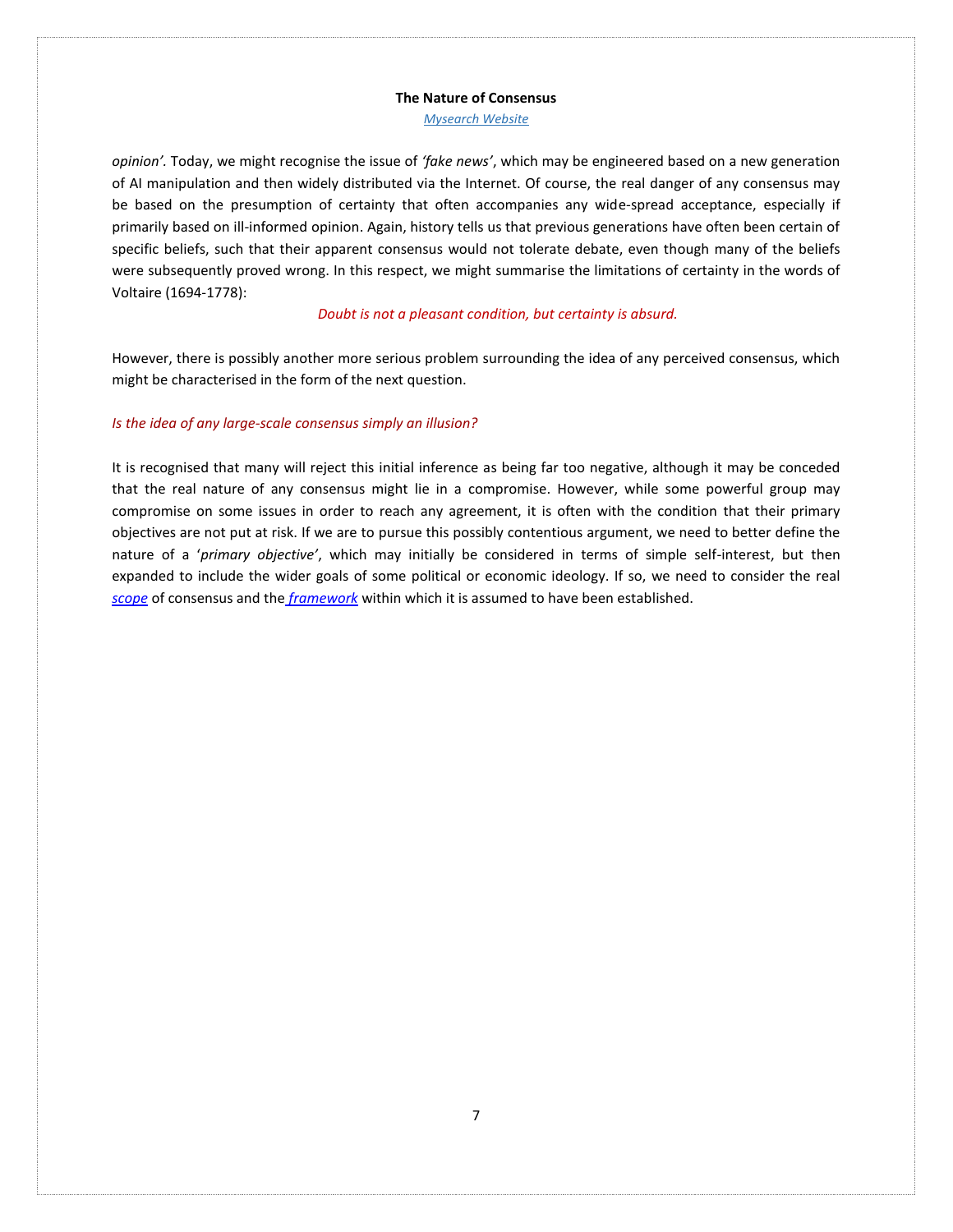*[Mysearch Website](http://www.mysearch.org.uk/index.html)*

## <span id="page-7-1"></span><span id="page-7-0"></span>**1.1.2** *The Scope [of Consensus](http://www.mysearch.org.uk/website2/html/264.Scope.html)*

An apparent consensus may often be traced back to a history that helped shaped a given society. We might then better understand the nature of this society in terms of its present-day cultural and national identity, which may seek to both educate and indoctrinate its population to accept a given collective worldview. While this collective worldview may not be universally accepted, the scope for debate and dissent within the confines of a given society can be limited by either social peer pressure or by more extreme political oversight.



*Note: The idea that any of us exist outside any form of social peer pressure can usually be quickly dismissed, if we simply compare the similarities with our immediate neighbours* 

*against others in geographically dispersed cultures. Therefore, with possibly only few exceptions, most of us are basically a conformant product of time and place.*

Of course, most of us still like to think that we are personally one of the few exceptions, who have come to shape their own worldview without undue bias towards the social norms that have surrounded us since birth. However, within a framework of diversity founded on different cultural, religious and political worldviews, we might accept that there are some practical limits on the scope of any consensus, when extrapolated to a global level, but which can still exist within an expanding multi-cultural national identity.

*Note: Throughout the 20th century, the idea of globalism was expanded in terms of economic trade, such that some believed that it could naturally be extended to people. In this context, the identity of a person, which was once defined in terms of family and local community, then expanded into a national identity, would simply continue to evolve into a global multi-cultural identity of universal tolerance.*

Unfortunately, while this is a laudable goal, human evolution in conjunction with the complexity of cultural and religious traditions, which often underpins social order, may require more time to adapt than was initially assumed. Of course, this does not mean that some will not attempt to engineer a consensus that allows them to pursue a more globalist ideology. However, it is far from clear whether there is a consensus for this idea, as many have become increasingly critical of globalism and the challenge to their national and cultural identity, especially if it only benefits some perceived economic elite. In the words of Marine Le Pen.

## *"Countries are no longer nations but markets. Borders are erased. Everyone can come to our country, and this has cut our salaries and our social protections. This dilutes our cultural identity.*

Today, we might recognise the degree of polarisation that has developed between the idea of globalism and nationalism, where certainty of the benefits accrued by either, in isolation, is often assumed. Again, it might be argued that developments have not necessarily proceeded based on any overarching consensus, but rather on the basis that one side has simply been in a position to impose its worldview. As the idea of globalism appears to be a key issue in the modern world, it is possibly worthy of some further introduction, which we might also consider in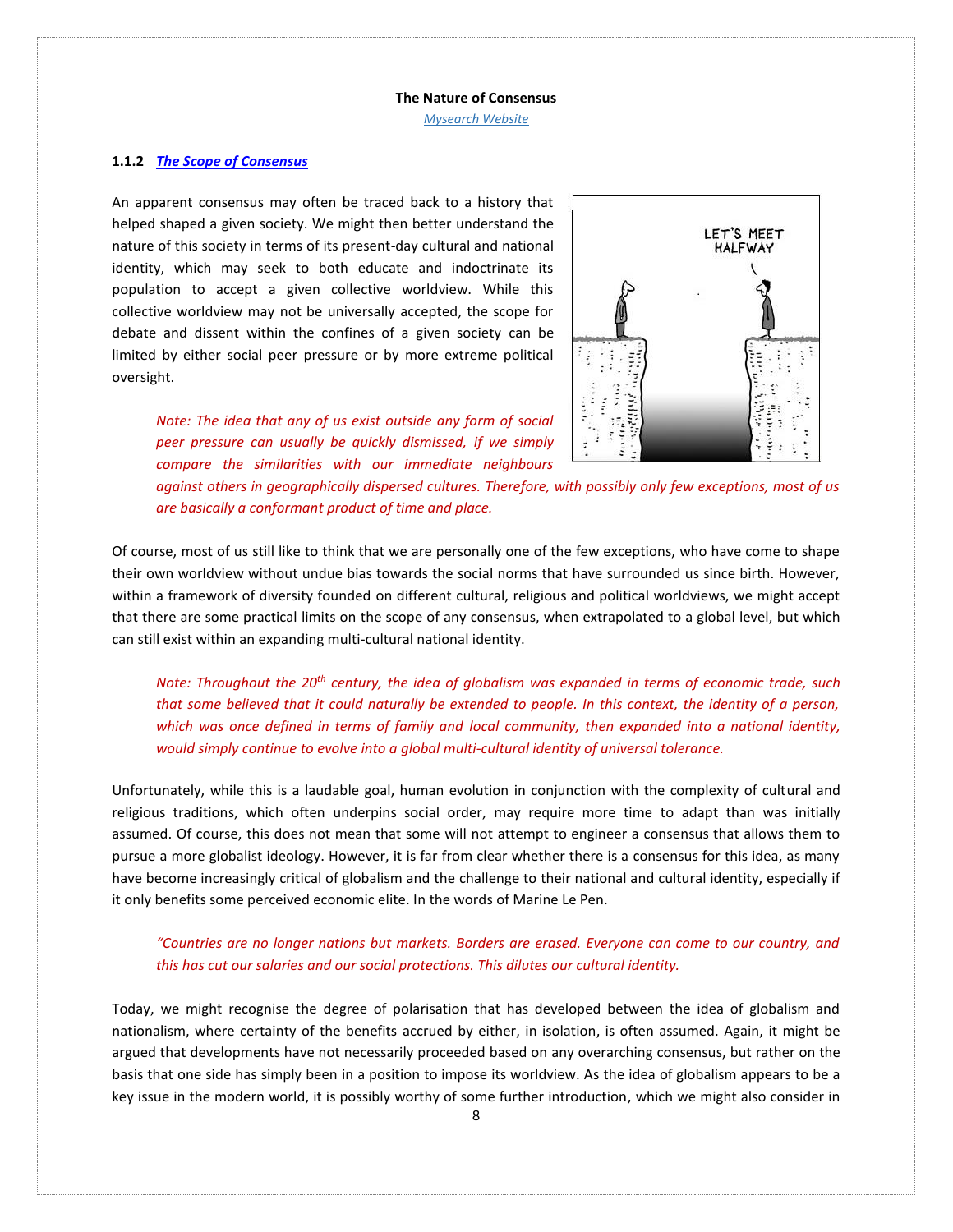*[Mysearch Website](http://www.mysearch.org.uk/index.html)*

terms of the '*winners and losers'* in this process. However, we will first attempt to define the scope of developments in terms of an expansion of the global economy, which has required increased interaction between people, governments and private organizations around the world. This development has also led to cultural exchanges and developments and a much wider movement of people between nation-states with different cultural and religious traditions. Initially, such trends were equated with progress, at least in terms of economic growth, such that it might have been assumed that globalism must be beneficial to all, at least, by those who gained from this form of progress. This said, we might table a question for further consideration as we proceed to outline the issues.

## *Was a consensus ever sought for globalisation?*

While there were undoubted benefits to globalisation, it is clear that not everybody perceived themselves to be a winner within this expanding process. As a consequence, an increasing number have criticised globalisation on the grounds that the benefits are not universal and has led to problems associated with unemployment, inequality and conflicts associated with cultural differences, when linked to mass migration. If we accept the reality of these different perspectives, we need to consider the pros and cons of globalisation, not just in terms of economics, but also in terms of its impact on cultural identity and national sovereignty, especially when it comes to the democratic representation of '*the people by the people'.*

## • **Economic Globalisation**

Without necessarily highlighting all the issues, we might characterise the positives associated with this form of globalisation in terms of the potential for reduced costs and better choice of products and services, if optimised supply chains can be achieved via increased competition. Likewise, globalisation can offer up greater opportunity for growth to both producers and retailers of goods and service, if they can diversify into new markets. Of course, we might recognise that not all nation states, companies or people can compete effectively in this expanding global market, such that many local economies and communities have suffered negatively as a consequence.

## • **Cultural Globalization**

Today, the idea of a cultural identity invariably sits within a national identity, where both are a product of history, language and customs established over many generations. However, many now feel that their cultural or national identity is being threatened by mass migration, which provides too little time for the diverse nature of the people involved to adapt to change. Of course, the positive side of this form of globalisation may be defined in terms of the access to new cultural products in the arts, entertainment and even education. Likewise, it might be assumed that people may become more tolerant of differences, which may then reduce the probability of conflicts between nation states. However, others perceive danger to their cultural traditions, not only due to mass migration, but in terms of the impact of consumerism on their society and the fragmentation into factions with very different values and self-interest.

## • **Political Globalization**

Today, many see the growth of new institutions with global reach, which then attempts to influence the democratic process within what many assume to be an independent sovereign nation. Again, on the positive side, many of these international institutions can provide both aid and financial support to a nation state,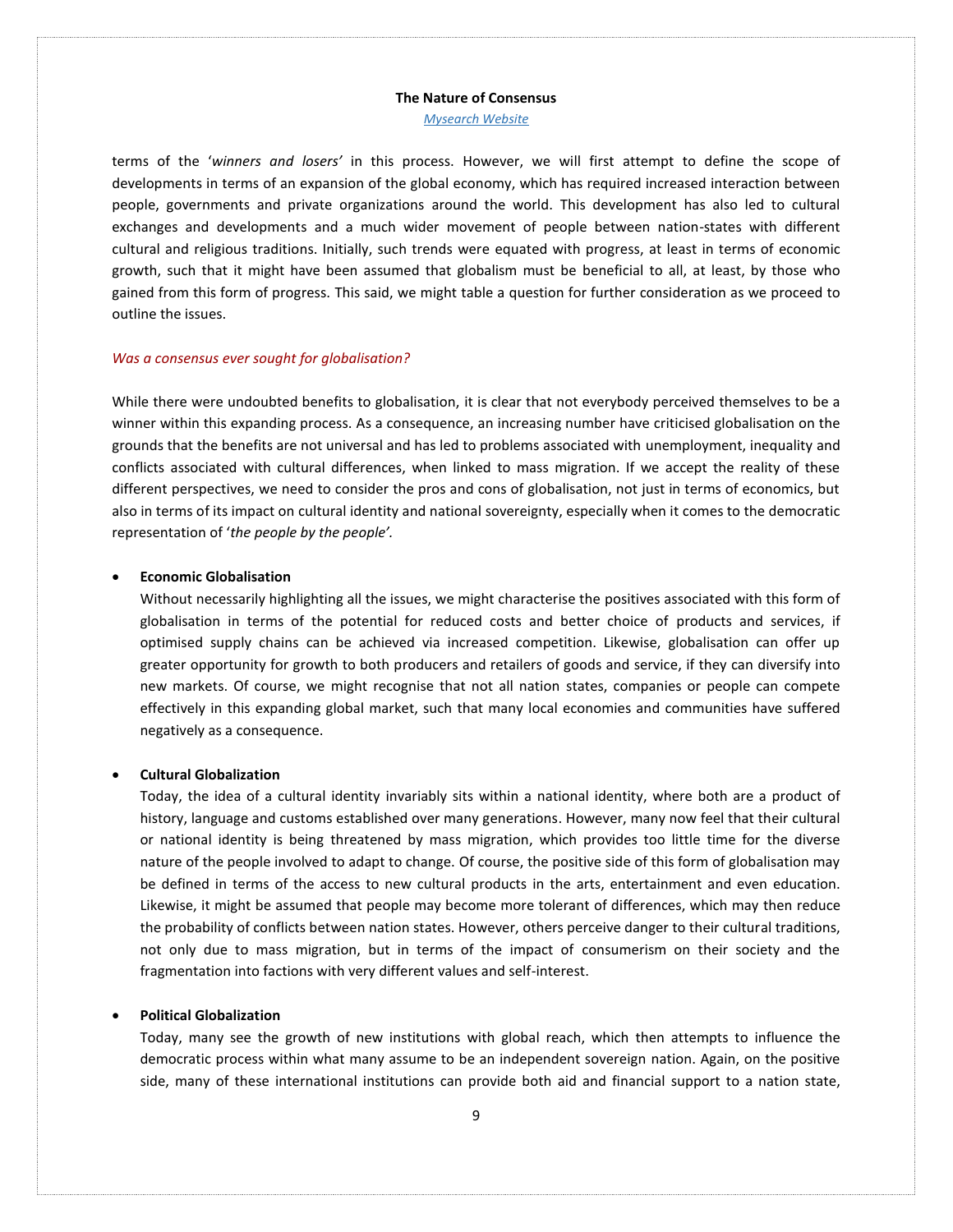*[Mysearch Website](http://www.mysearch.org.uk/index.html)*

which may also help to mitigate or prevent local conflicts from escalating into full-scale wars. Likewise, a global perspective of a wider political system may provide better solutions for global problems, which may also provide hope when people are subject to oppressive national governance. However, on the negative side, many believe that these global institutions operate outside of the consideration of the local democratic opinion, such that the consensus of the people is simply ignored in pursuit of a global ideology.

So, based on what is recognised as a simplistic summary, we might return to the question as to whether a consensus was ever sought for globalisation? In truth, history suggests that the development of supranational institutions, such as the European Union, has not always proceeded on the basis of a broad consensus within the boundary of each nation state, but rather on the ideology held true by a small minority, who are often the most obvious beneficiaries of change.

### *What else might need to be taken into consideration at this point?*

In an ideal world, we might assume that consensus should be reach through open and honest debate of the issues. However, again, history might suggest that this is a very naïve assumption, which rarely happens when powerful self-interests are at stake. Similar in scope to fake news, we might need to consider the issue of withheld information, half-truths and peer pressure as possible mechanisms by which some may seek to create an apparent consensus in favour of their proposal. However, rather than considering all potential mechanisms, we might attempt to characterise the scope of such issues in terms of '*[political correctness'](https://en.wikipedia.org/wiki/Political_correctness)*, although this term possibly requires some initial clarification.

*Note: At a basic level, political correctness might simply be described as a concept that seeks to give the least amount of offense to any group within society on issues such as race, gender, culture or sexual orientation. However, the concept often runs into problems, when it seeks to build a consensus of opinion that suppresses discussion of legitimate issues of concerns on the grounds that somebody, somewhere might take offense. In this context, political correctness can be seen as a challenge to the [freedom of speech](http://www.mysearch.org.uk/website2/html/258.Freedom.html).* 

Historically, the idea of political correctness can be traced back to the Russian Revolution of 1917, which required an adherence to the policies and principles of Marxist communism. At this point, we need to recognise that some nation states prioritise political stability over individual freedom, which is an idea more associated with western democracies, where the freedom of speech is usually provided some legal protection. However, from a historical perspective, nation-states like Russia and China, which have preferred centralised governance, freedom of speech is said to be a privilege not a right, but which can then simply be denied to its opponents.

*Note: In a religious context, blasphemy can be interpreted as almost any impious utterance or action concerning God or one of his assumed prophets. Therefore, on this basis, almost any comment might be defined as an insult and used to restrict the freedom of speech of others.*

Today, in many modern democracies, the idea of political correctness has been used to restrict the spread of hate-speech, which in principle might be supported by a broad consensus. In this context, most might agree that the freedom of speech has to be subject to some restrictions, such that it is not used in a derogatory or abusive manner. This said, there has been a considerable expansion of the original idea of political correctness to include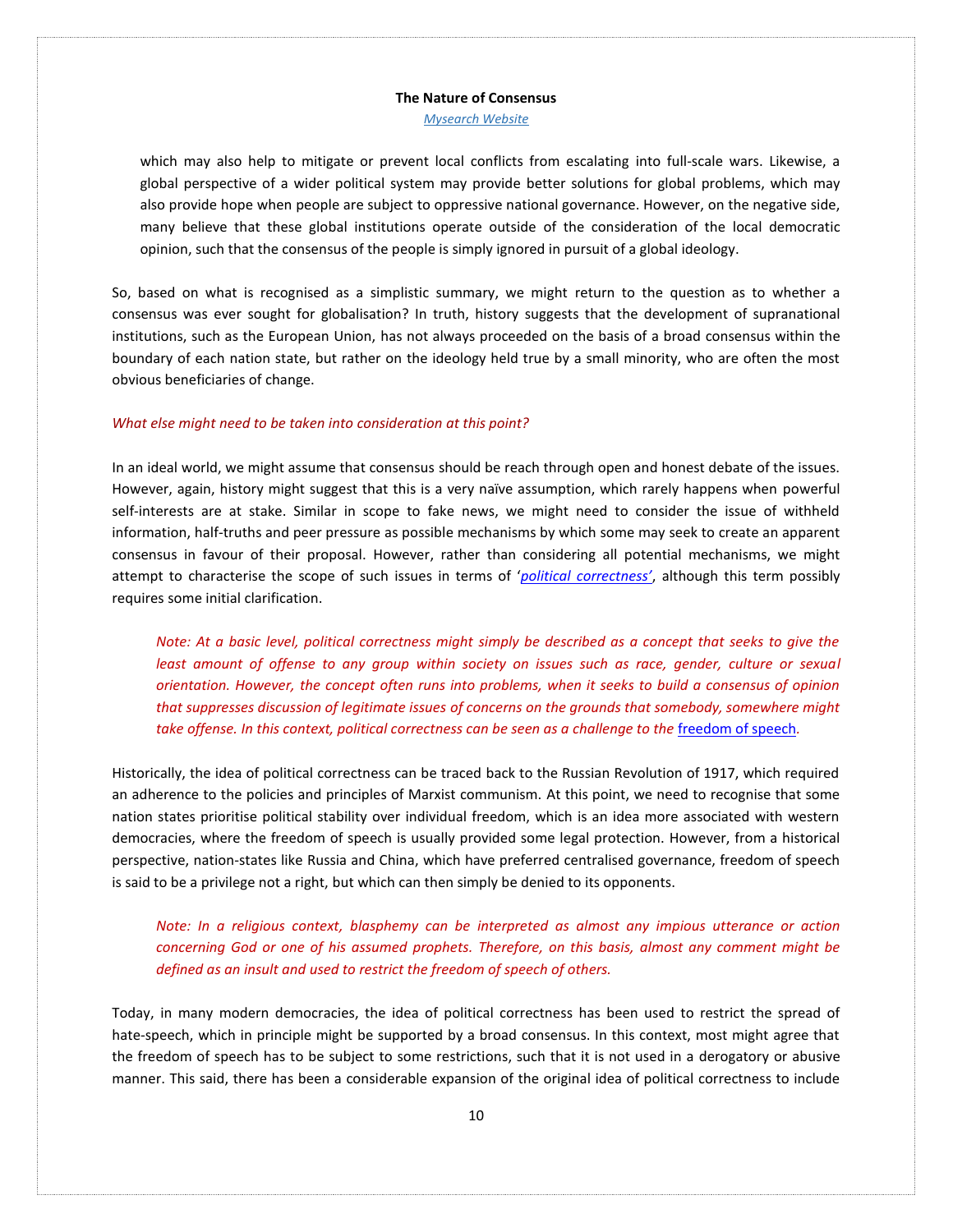*[Mysearch Website](http://www.mysearch.org.uk/index.html)*

the concept of '*safe-places'* and '*no-platforms'* in both public debate and many educational institutions. Of course, the problem with such ideas is not in the general definition, as it might relate to hate-speech, but the subjective scope of what constitutes '*unacceptable'* or *'offensive'* speech. Clearly, some political systems may define unacceptable speech as anything which challenges its authority, while a religious ideology might define another class of offensive speech. However, whether by accident of design, the net effect is to suppress the freedom of speech of others, even when this speech only makes truthful statements. Therefore, returning to the issue of safe-spaces and no-platforms within a democratic society, there is a growing concern that such ideas might also be used to bias a consensus towards a given ideology, such that legitimate debate can be suppressed.

## *So, how might we therefore characterise the scope of any consensus?*

In the scope of a myriad of different and conflicting ideologies encompassing economic, political and religious worldviews, we might realise that the formation of any sort of consensus has not necessarily been for the benefit of the majority, but invariably for some powerful minority. Equally, this consensus may have been subject to considerable manipulation based on false or suppressed information. Finally, even if these problems are ignored, many political systems, even those broadly assumed to be democratic, may essentially ignore the wider concerns of a majority because its political representatives believe they know best. As such, we possibly need to consider the political and economic framework in which consensus is assumed to operate.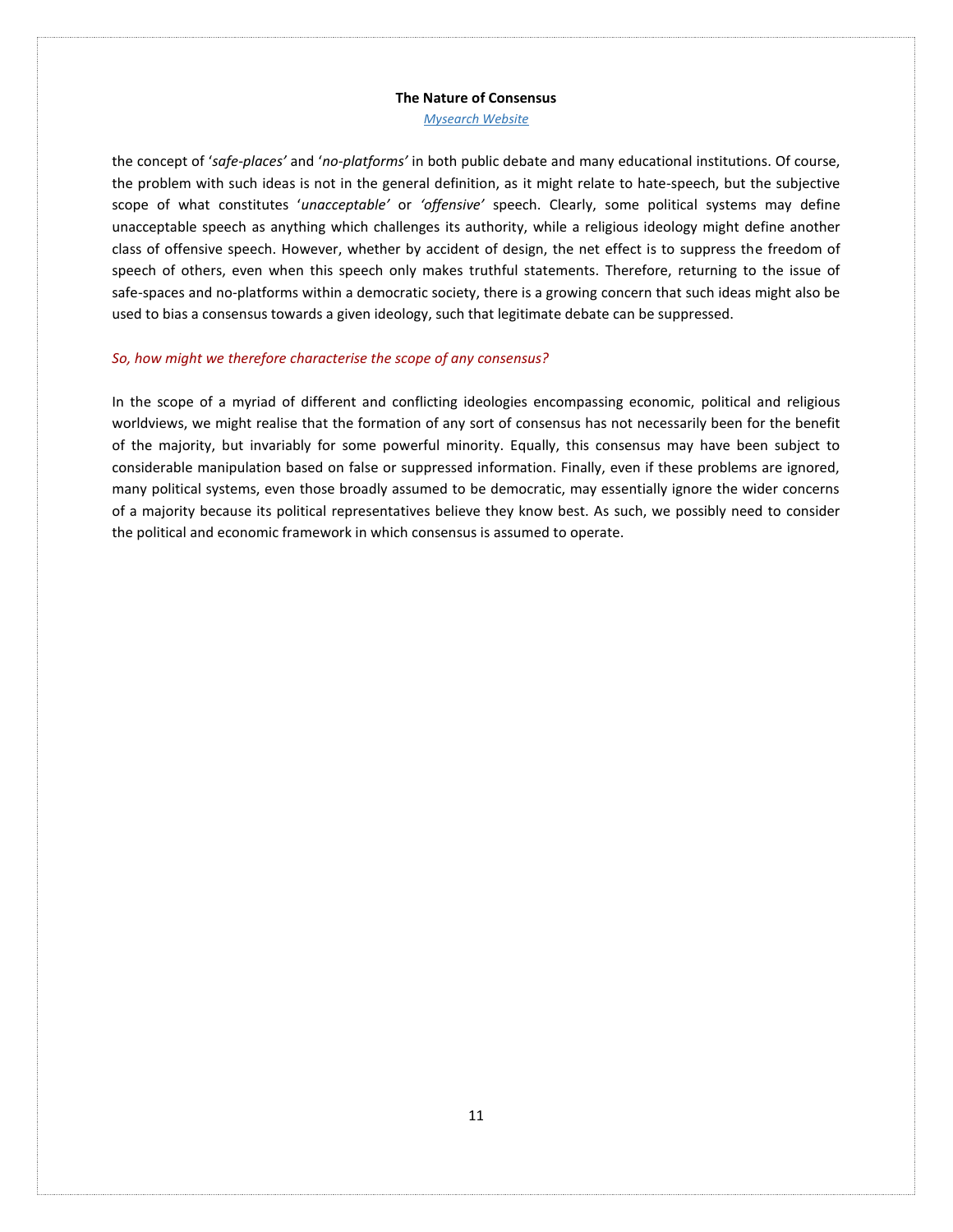*[Mysearch Website](http://www.mysearch.org.uk/index.html)*

## <span id="page-11-1"></span><span id="page-11-0"></span>**1.1.3** *[The Framework of Consensus](http://www.mysearch.org.uk/website2/html/265.Framework.html)*

For the purposes of this discussion, the goal is to reduce the actual complexity of a myriad of political and economic ideologies to a minimum. As such, the descriptions should only be seen as a broad generalisation of the concepts and issues, which may influence any perception of consensus. First, it is assumed that there is a definable different between an ideology and a philosophy in that an ideology seeks to change the world, while a philosophy may only seek to understand it. However, it possibly needs to be highlighted that different groups of people can have very different attitudes to change, which we might characterise, not necessarily explain, in terms of the following diagram.



If this characterisation has any validity, we might recognise that people in these different groups may develop a different worldview, which might then be associated with ideologies that have a different perspective on the scope of change. While there are many types of ideologies, we shall first simplify the scope of this discussion by defining only three basic groups of ideologies, i.e. religious, political and economic, but then ignoring the myriad of ideologies associated with religion, which has previously been discussed under the heading *[Human Perspective](file:///C:/Users/Keith/Desktop/My%20Files/My_Webs/0_Sites/0-New%20Site/1-Development/19-05-26/website2/html/246.Beliefs.html)*. As such, we shall only focus on the scope of political and economic ideologies, which are often entwined, because certain political ideologies are invariably drawn toward certain types of economic ideologies. As such, we might reduce the sum total of complexity to a much-simplified subset, but which still help characterise the problem of achieving consensus, even if debate is both informed and rational.



In the diagram above, we might describe each of the four boxes as being generally representative of a type of ideology, held by an individual or group, which in a modern context seeks to control the political and economic systems of a nation-state. The scope of this control is then shown to range between complete individual freedom through to complete government control. So, while the goal of this discussion is trying to reduce the actual complexity of a multitude of competing variations within the ideological spectrum, we still need to clarify the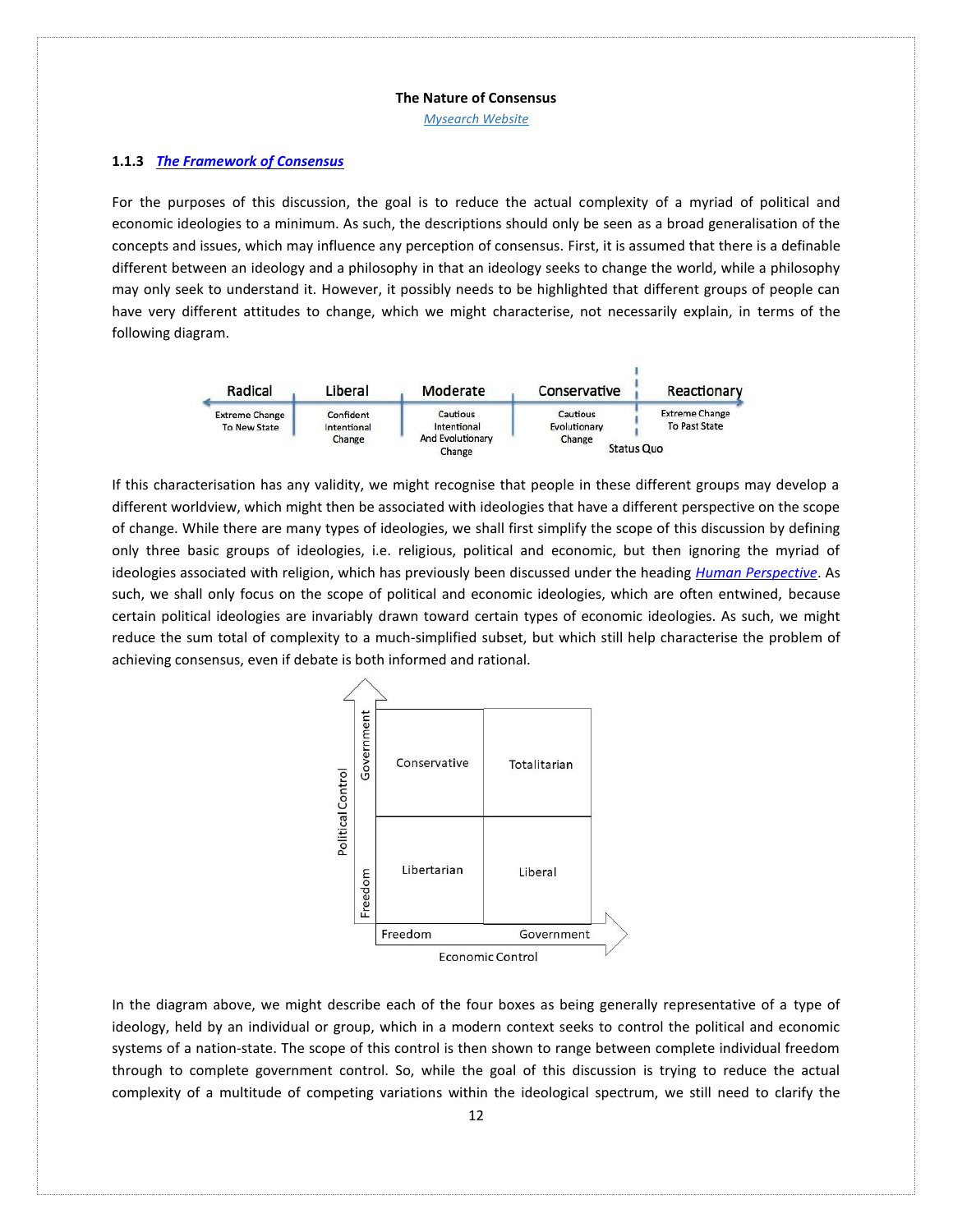*[Mysearch Website](http://www.mysearch.org.uk/index.html)*

terminology introduced. For, as per most discussions, terminology can be introduced as a form of shorthand, where a word or phrase is intended to infer meaning of some idea or concept, but where interpretation can be somewhat subjective. However, while the following definitions are only an attempt to mitigate misunderstanding, a degree of ambiguity may always persist when interpretation is subject to the confirmation bias of both the writer and reader.

## • **Libertarian**

As shown bottom left, a libertarian prioritises individual liberty. As such, a libertarian will argue that liberty must be maintained in any change and, as a consequence, political and economic control by government should be minimised. However, there can still be much variance of opinion within this consensus, such that some libertarians will accept some government regulation in order to curb the excesses of self-interest of some individuals, if detrimental to the freedom within a society as a whole. However, there may be no obvious consensus on this governance along the left-right spectrum of political opinion.

### • **Totalitarian**

The scope of totalitarianism, top right, is an extreme form of authority, which in the current context will be associated with the collective state, i.e. government, rather than an individual. However, while totalitarianism might be seen as a political ideology that prohibits opposition, in almost any form, it also tends to want to restrict the liberty of the individual and control the economic system of wealth distribution. However, if we were to characterise the nature of totalitarian governance, e.g. communism through to fascism, it may also be positioned anywhere on the left-right spectrum of political opinion.

## • **Liberal**

While we might describe liberalism as an ideology that also supports personal liberty, it often requires government control to ensure individual rights, i.e. civil and human. As such, liberals will argue for democracy, secularism, gender equality, racial equality, internationalism, freedom of speech, freedom of the press and freedom of religion, but then require government regulation to prevent the excesses of capitalism. While this discussion is attempting to minimise the scope of terminology, some may perceive a similarity in the ideology, as described, between liberalism and socialism. While possibly too simplistic, it might be argued that the primary difference between these ideologies is essentially in their attitude to change, which in the case of socialism is much more under the control of central government. In this context, we might simply position socialism between liberalism and communism on the political spectrum.

#### • **Conservative**

In terms of the previous diagrams, conservative might be described as being more cautious about change than liberals and want the control of change to be reflected in the political governance. However, conservatives believe in personal responsibility and limited governance of a free market economy, which parallels some of the traits of libertarianism, although the latter are more likely to reject almost any political governance. While many identify conservatism on the right of the political spectrum, it is possibly better described as a political attitude, rather than an ideology, especially given its general objection to radical change. In this context, the central principles of conservatism might be described in terms of traditional values, the need for authority, inclusive of a respect for property and support for institutions that have stood the test of time.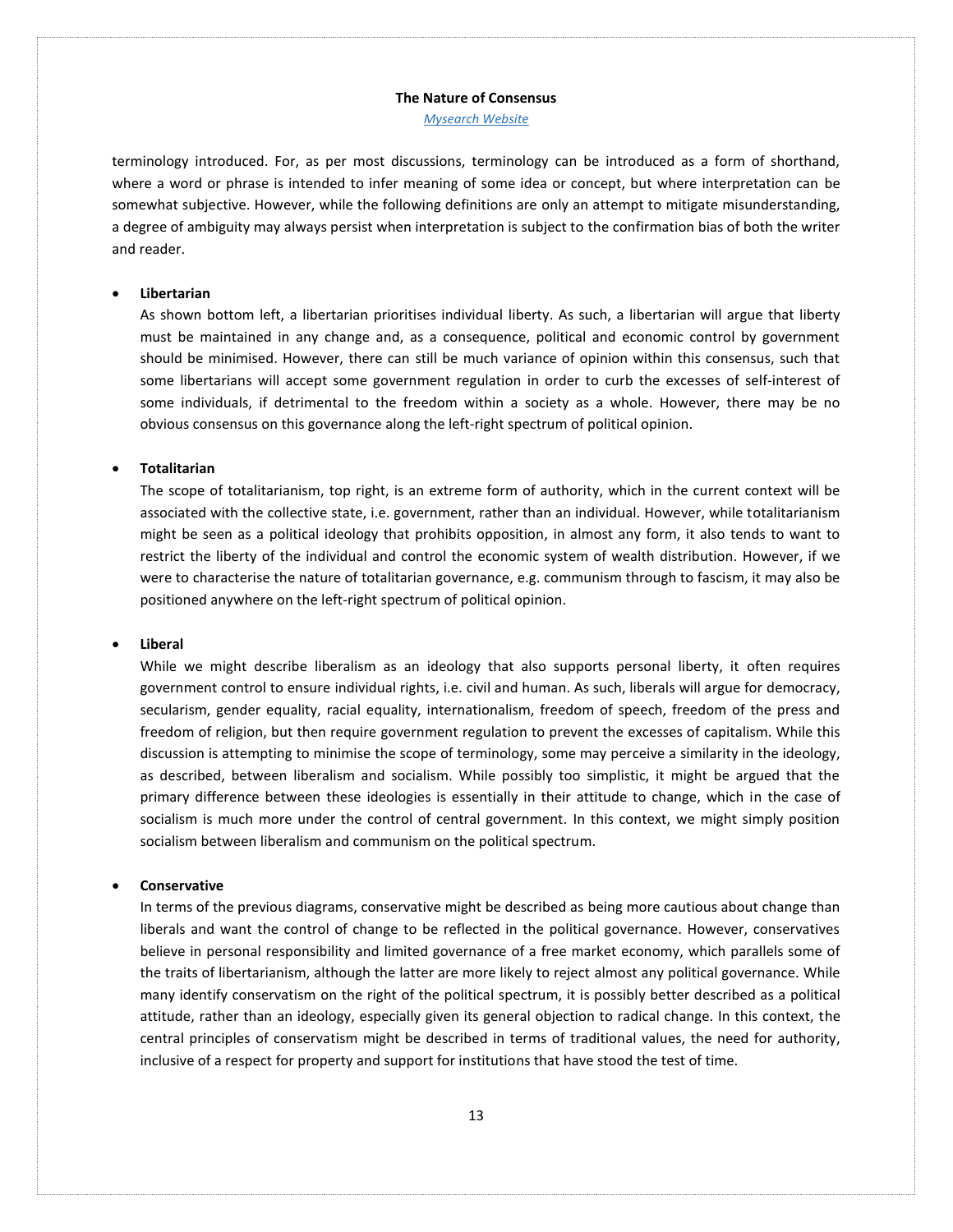*[Mysearch Website](http://www.mysearch.org.uk/index.html)*

As already admitted, the scope of these definitions is extremely simplistic, where in reality the neat distinction between the four boxes in the previous diagram can blur into an almost continuous spectrum of political and economic ideological differences. As such, the framework is really only intended to highlight the problem of establishing any wide consensus, when people have so many different opinions, which is possibly why people are given so little choice when it comes to political governance or the regulation of the economy.

## *What other factors might be considered in this framework?*

Well, the issue of globalism and nationalism has already been outlined as an issue that can also divide opinion. However, while globalism might be associated with a range of political and economic ideologies, it is possible that nationalism is better described more as a social movement. Historically, we might recognise that institutions with political and economic influence might generally favoured the globalist agenda, if it is perceived to forward their self-interests.

*Note: Many who favour globalism are naturally a beneficiary of this perceived progress, freed from their cultural past to pursue their own self-interests in terms of financial renumeration and opportunity. However, it has to be recognised that many do not perceive such benefits and are often left to cope with the negative aspects of mass migration compounded by imposed austerity measures that still persist as a result of earlier economic mismanagement.*

In contrast to the influence of global institutions. nationalism is often constrained to be a social movement localised within a specific geography, which reflects a given cultural and national identity, such that its influence may be limited in scope. In this respect, many social movements do not hold much political or economic influence beyond the power of mass protest.

*Note: If this general assessment is not too biased, then it might also be suggested that the supporters of globalism might be in a better position to leverage its power to influence opinion in order to forge a perceive consensus that appears to support its interests.* 

<span id="page-13-0"></span>Of course, we might question the perspective expressed in the note above, if the majority within any population are not the beneficiary of globalism. However, this issue returns us to the nature of any consensus and whether a majority opinion is ever really sought within any political system, irrespective of whether it is democratic or authoritarian in scope. As such, we possibly need to consider the practical *limits [of any consensus](#page-13-0)*.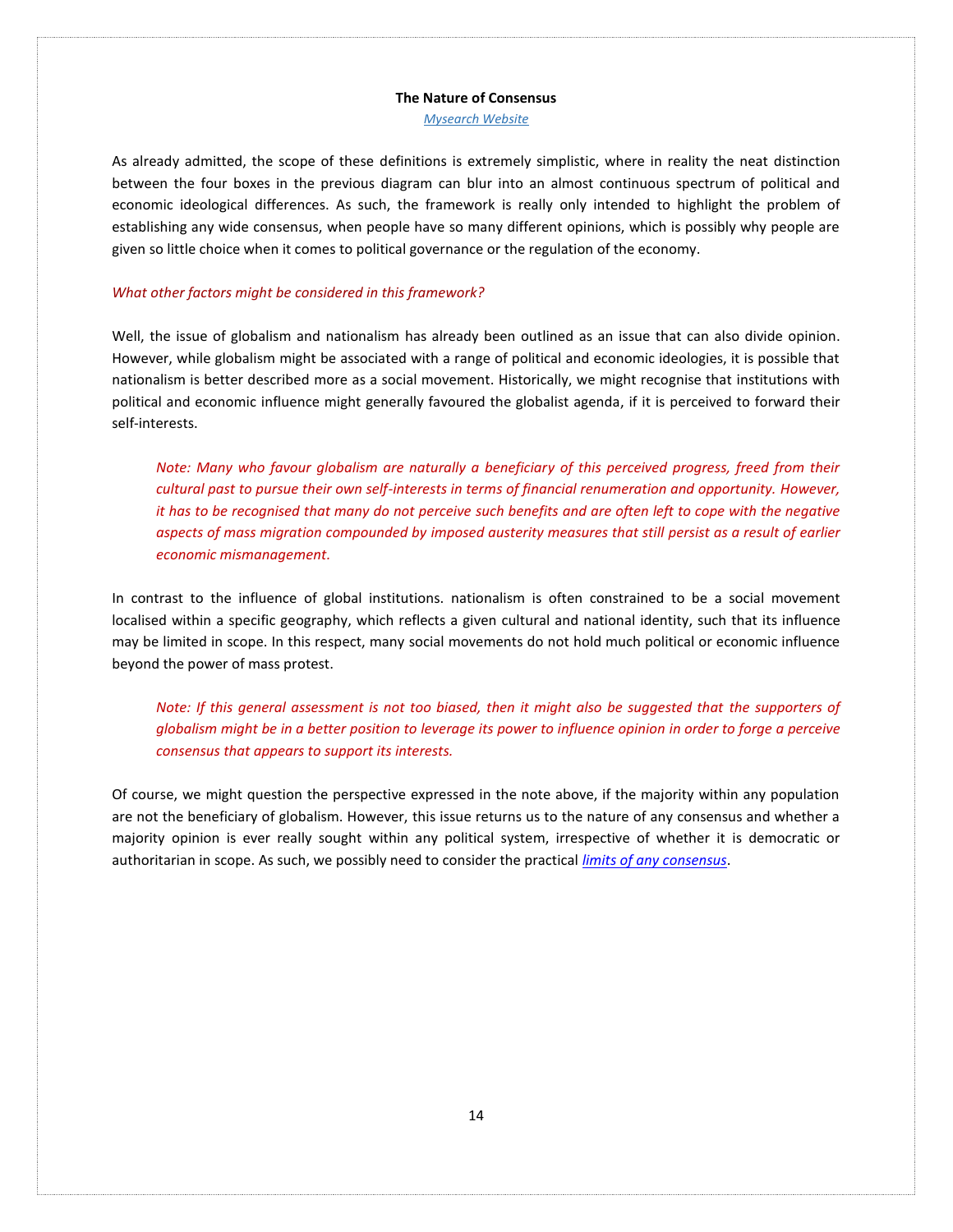*[Mysearch Website](http://www.mysearch.org.uk/index.html)*

## <span id="page-14-0"></span>**1.1.4** *[The Limits of Consensus](http://www.mysearch.org.uk/website2/html/266.Limits.html)*

In the previous discussions some attempt has been made to generalise the idea and scope of any consensus, which might be sought within some form of political and economic framework. While these discussions were not intended to be either authoritative or exhaustive, they were hopefully enough to highlight some of the issues and assumptions that would influence the development of opinions, while not necessarily representing a majority consensus.

## *So, what limits the possibility of some majority consensus?*



In terms of an initial response to this question, we might recognise that in many situations the idea of consensus actually becomes a compromise, often weighted in favour of the most powerful group. However, before pursuing this suggestion, we might first return to how individuals come to have a different perspective of the world, where it has been suggested that most individuals are born into a collective worldview, such that they invariably identify themselves in terms of cultural norms that surround them. While this process might be described in terms of a formative education, it may also reflect a form of indoctrination, which can be further compounded by the system of political governance, if it suppresses any wider perspective of the whole. Of course, anybody educated, or indoctrinated, into a different system might immediately perceive a problem in another worldview, while often rejecting the limitation of their own worldview. In this context, we might also see the limitations of any consensus, either at the level of an individual or nation state, when it comes to defining a globalised worldview.

*Note: The discussion entitled* [Information Control](http://www.mysearch.org.uk/website2/html/241.Control.html) *highlighted a further danger, if future technology should develop the means to monitor and enforce the conformance of a population to accept the dictates of an authoritative government. See George Orwell's* [1984 novel](https://en.wikipedia.org/wiki/Nineteen_Eighty-Four) *as one potential consequence of this idea.*

Of course, under the circumstances suggested in the note above, the idea of a consensus would cease to be an issue, as consensus would simply become an illusion. However, practical limits may also be placed on the scope of any consensus, even within fundamentally democratic systems, if the opinion of certain sections of society can either be ignored or have inadequate representation. In part, this issue was first discussed in terms of the political and economic framework in which we might initially assume seeks to develop a consensus through open debate. However, democratic systems also attempt to manipulate the illusion of a consensus, possibly by the design of its voting system and the use of what might be described as '*scare-tactics'*. By this means, many individuals can be '*persuaded*' of the dire and adverse consequences of not supporting a specific position, which allows the self-interest or ideology of a smaller minority to be pursued. We might attempt to highlight some of these issues in terms of the UK political system and the 2016 referendum decision to leave the European Union (EU).

*Note: It might also be useful to highlight that the UK parliamentary system is one of the oldest continuous representative assemblies in the world. However, any examination of its near 1000-year history suggests that the development of this system essentially never required the consensus of a majority, such that we might question its credentials as a democracy.*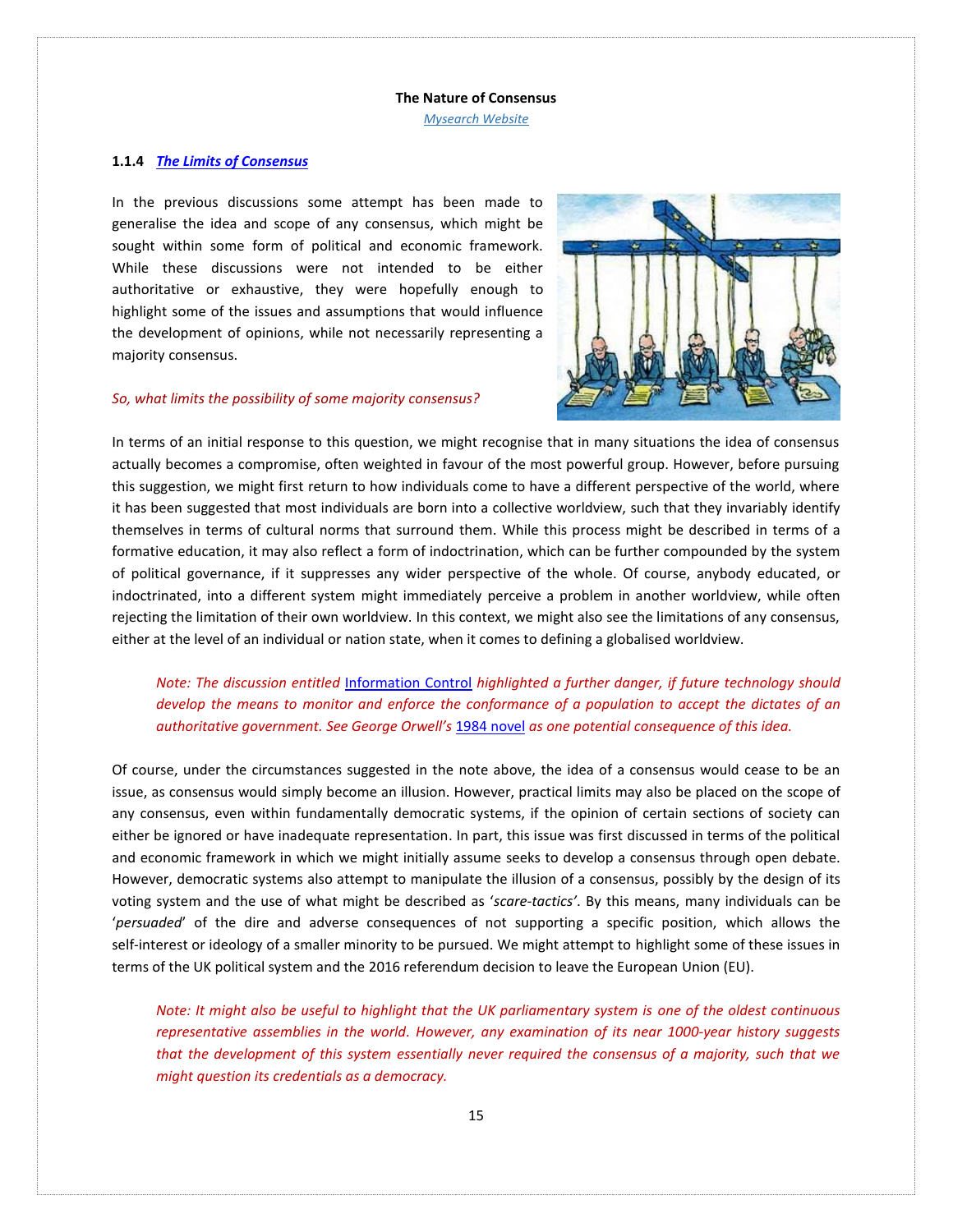*[Mysearch Website](http://www.mysearch.org.uk/index.html)*

While we will not even attempt to cite all the potential problems with the UK parliamentary system in terms of it being a consensus democracy, we might consider its present-day '*first pass the post'* voting system, which elected a conservative government in 2015, prior to the 2016 referendum, even though they only received 37.8% of the votes casted, which reduced to 24.5% of the total population legible to vote.



Clearly, the idea of some consensus majority of the UK voting public supporting the political goals of a conservative government might be questioned, if potentially 75% did not directly give their support. Of course, if 33% did not bother to vote, then it might be assumed that this group did not belong to any consensus, i.e. they were simply indifferent to the outcome. However, this assumption might be too simplistic, if many people did not vote because they believed that their vote would not change the outcome.

*Note: Of the 650 parliamentary seats up for election in 2015, it is estimated that there were possibly less than 100 marginal seats, which would decide the result. If so, 85% of the seats up for re-election might have been class as safe seats, many voters opposed to the incumbent candidate might assume that they were probably wasting their time in participating.* 

Of course, many will argue that the '*first pass the post'* system produces more stable government in that it has a better chance of securing a working majority to pursue it published manifesto. However, analysis of the voting statistics suggests the government only represented a consensus of 25% of the voting population.

### *But what about the proportional representation (PR) vote as in the EU referendum?*

In 2016, the UK referendum PR vote was based on a 72% turnout and resulted in a 52% to 48% majority in favour of leaving the EU. While this majority was based on the total UK wide population, 28% did not bother to vote, even though the PR process suggested that all votes would count. However, this nationwide process did not account for regional differences, where there was a majority to remain within the EU.

### *So, can even a PR vote represent a consensus?*

In many respects, it might be argued that politics, even when assumed to be democratic, does not actually create a consensus or even proceed on the basis of a majority opinion of the population. However, while the UK '*first pass the post*' electoral systems might be questioned, it is unclear that PR referendum really help create a consensus. Of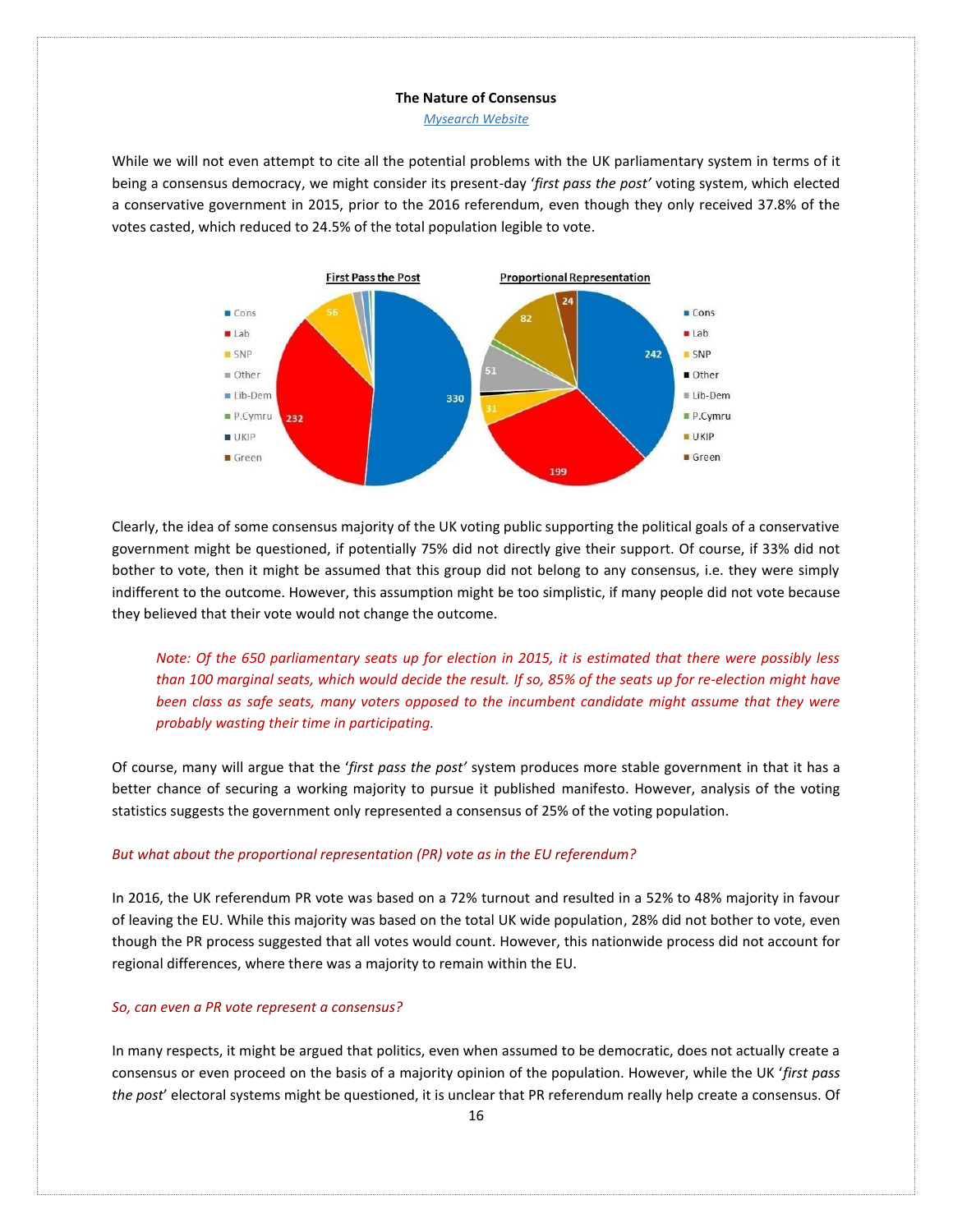*[Mysearch Website](http://www.mysearch.org.uk/index.html)*



course, in the case of the post Brexit referendum, it appears that various political parties only highlighted the apparent inability for compromise, let alone consensus.

This somewhat selective example suggests that there are indeed limits to consensus, and compromise for that matter, in the domain of politics. However, it is clear that the limits of consensus are rooted in the opinions of individuals for all manner of reasons explained in terms of their worldview, which may be weighted by religious, philosophical of scientific assumptions. However, the alignment of opinion suggested in the chart above suggest some form of consensus, albeit limited in scope within any population, i.e. national or global.

### *What might this tell us about the nature, scope and limits of consensus?*

From a historical perspective, small communities often shared a consensus worldview, although possibly limited in sophistication and scope. Over time, these smaller unified communities were invariably subsumed into more powerful groups, e.g. nation states, which on the plus side were possibly better able to satisfy the physiological, safety and social needs of its individuals. However, further reflection suggests that the benefits derived by larger social hierarchies are not necessarily equitable, and the needs of some individuals are better represented than others. Today, we might assume ourselves to have a more sophisticated worldview, although it would possibly be naïve to assume that a collective society is not still subject to the inference of a survival of the fittest. Of course, the definition of what constitutes the *'fittest*' might now be revised to the 'powerful' within the collective structures of that society. Pursuing this line of thought, as the sophistication of society in the form of a nation state increased, political and economic power transcended the individual by taking on the persona of an institution.

## *How do institutions influence the collective worldview?*

An institution can be described as being similar in scope to a society, i.e. it is a group of individuals united by a common aim, i.e. they have a consensus of opinion. So, while consensus within a wider society might be problematic unless enforced by authoritative governance, the membership of an institution, be it political or economic in scope, might simply be predicated on sharing a common ideology or goal. In the wider context of a growing multicultural society, we might recognise that the population comes to represent an ever-broader spectrum of beliefs. Again, one-way of avoiding the dilution of a common cultural or ideological identity is by means of an institution, where the acceptance of its worldview is a requirement of membership.